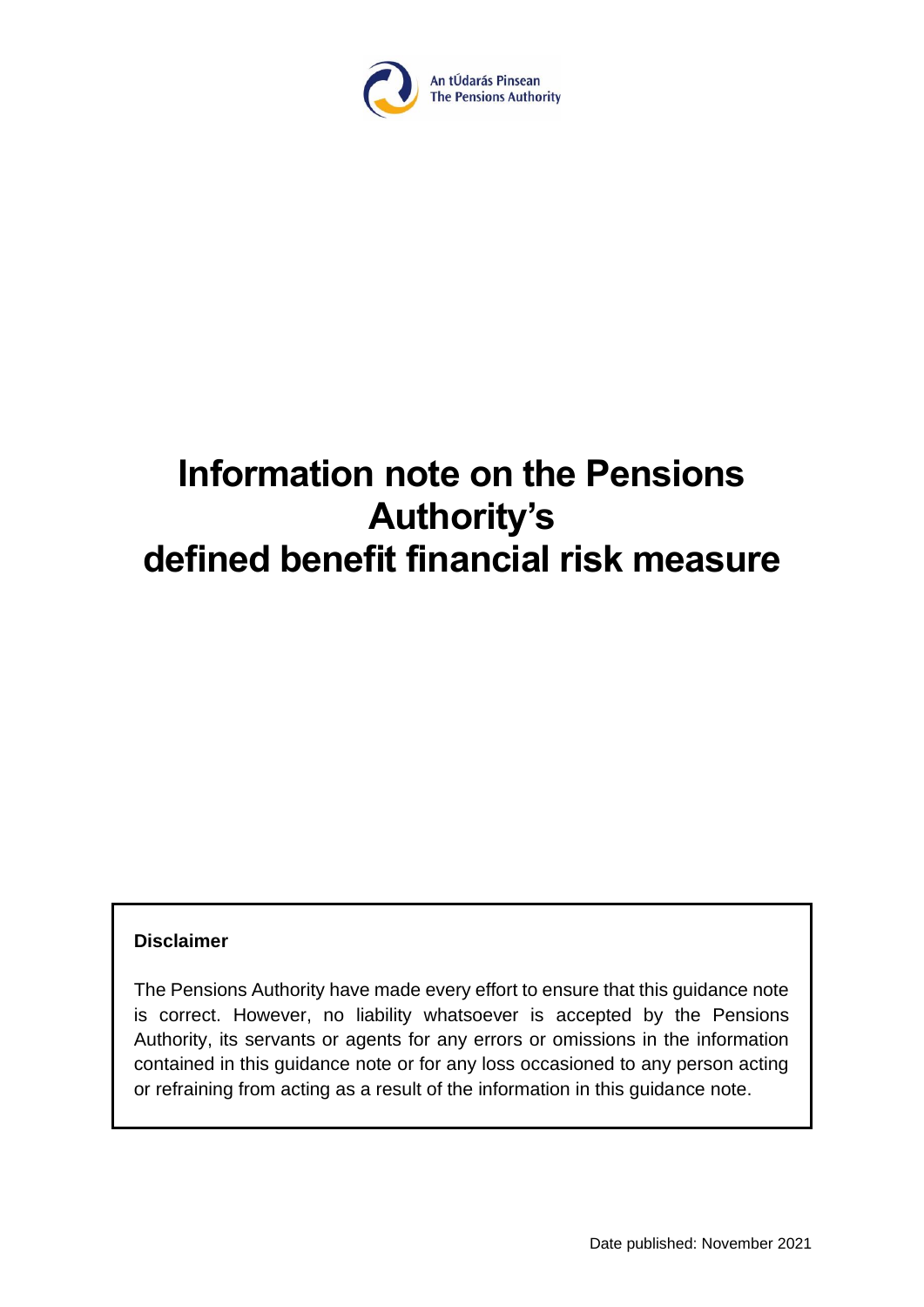

# **Table of contents**

| 3. |  |
|----|--|
|    |  |
|    |  |
|    |  |
|    |  |
|    |  |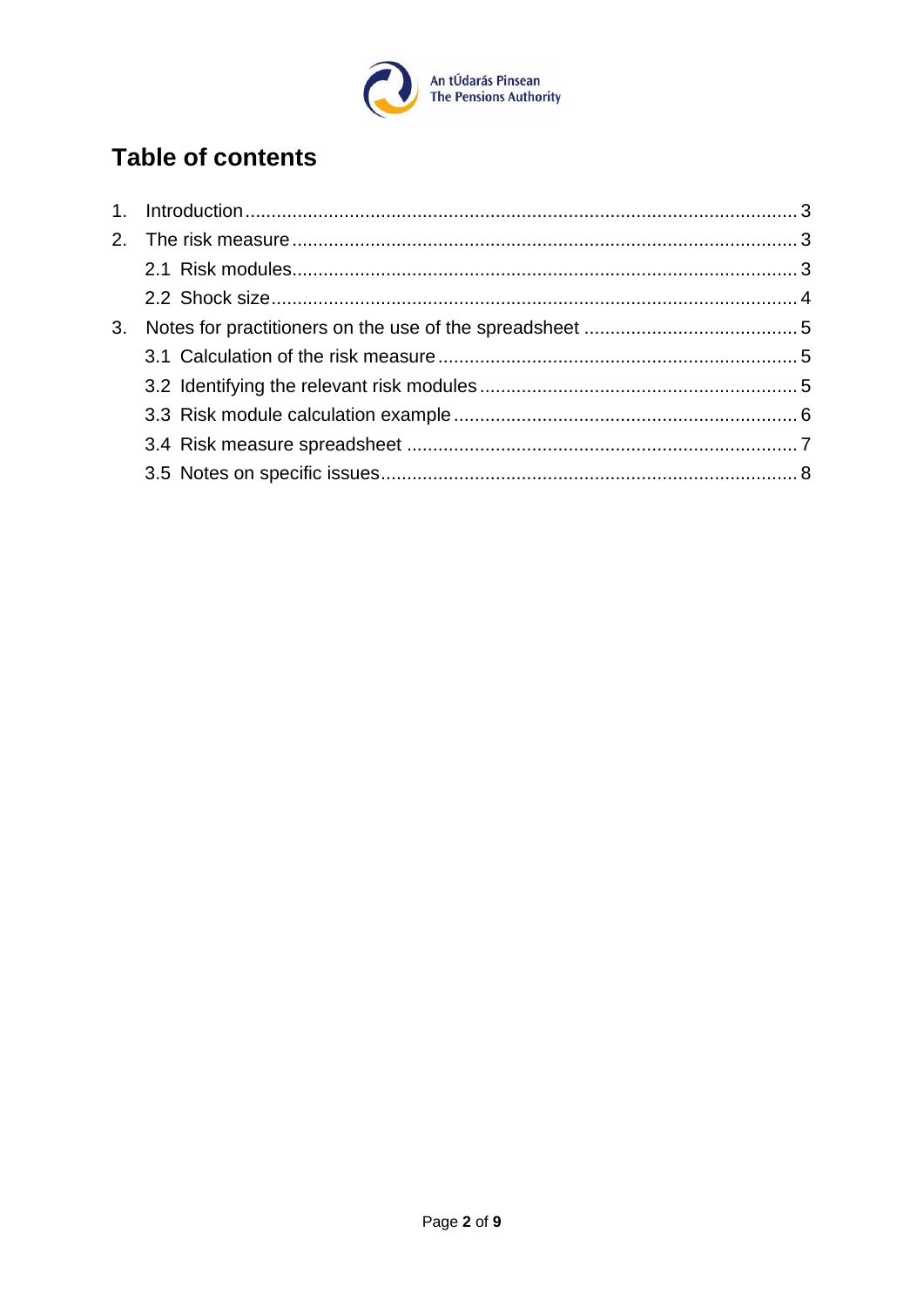

# <span id="page-2-0"></span>**1. Introduction**

Paragraph 101 of the Pensions Authority's [Code of Practice for trustees](https://www.pensionsauthority.ie/en/trustees_registered_administrators/code_of_practice_for_trustees/) refers to a defined benefit financial risk measure (the risk measure) to be used in assessing levels of financial risk faced by defined benefit (DB) schemes.

This document provides:

- information for trustees and advisers on the risk measure, and
- information for practitioners about how to use the spreadsheet available on the Authority's website<sup>1</sup> for the calculation and recalculation of the scheme-specific risk measure over time.

The spreadsheet provides an estimate of the risk absorption capacity of the scheme.

# <span id="page-2-1"></span>**2. The risk measure**

The risk measure is a quantitative estimate of the ability of a DB scheme to absorb financial shocks. More specifically, it provides an estimate of the likelihood that the scheme will meet its funding standard and funding standard reserve obligations and thereby not require supplemental financial support from the sponsoring employer over a one-year time horizon.

The ability to absorb financial shocks is expressed in percentage terms, e.g., a scheme that has a risk measure of 90% is expected to be able to absorb, without supplemental support, financial shocks arising in 9 out of 10 calendar years.

The spreadsheet available on the Authority's website facilitates these calculations.

### <span id="page-2-2"></span>**2.1 Risk modules**

There are many risks that can have a negative impact on a scheme's finances, by affecting asset and liability values, e.g., the change in the value of assets and liabilities caused by downward changes in the level of the yield curve. The six risk modules considered under the risk measure comprise five market risks and one non-market risk (longevity):

<sup>1</sup> [Defined benefit financial risk measure](https://www.pensionsauthority.ie/en/trustees_registered_administrators/defined_benefit_financial_risk_measure/)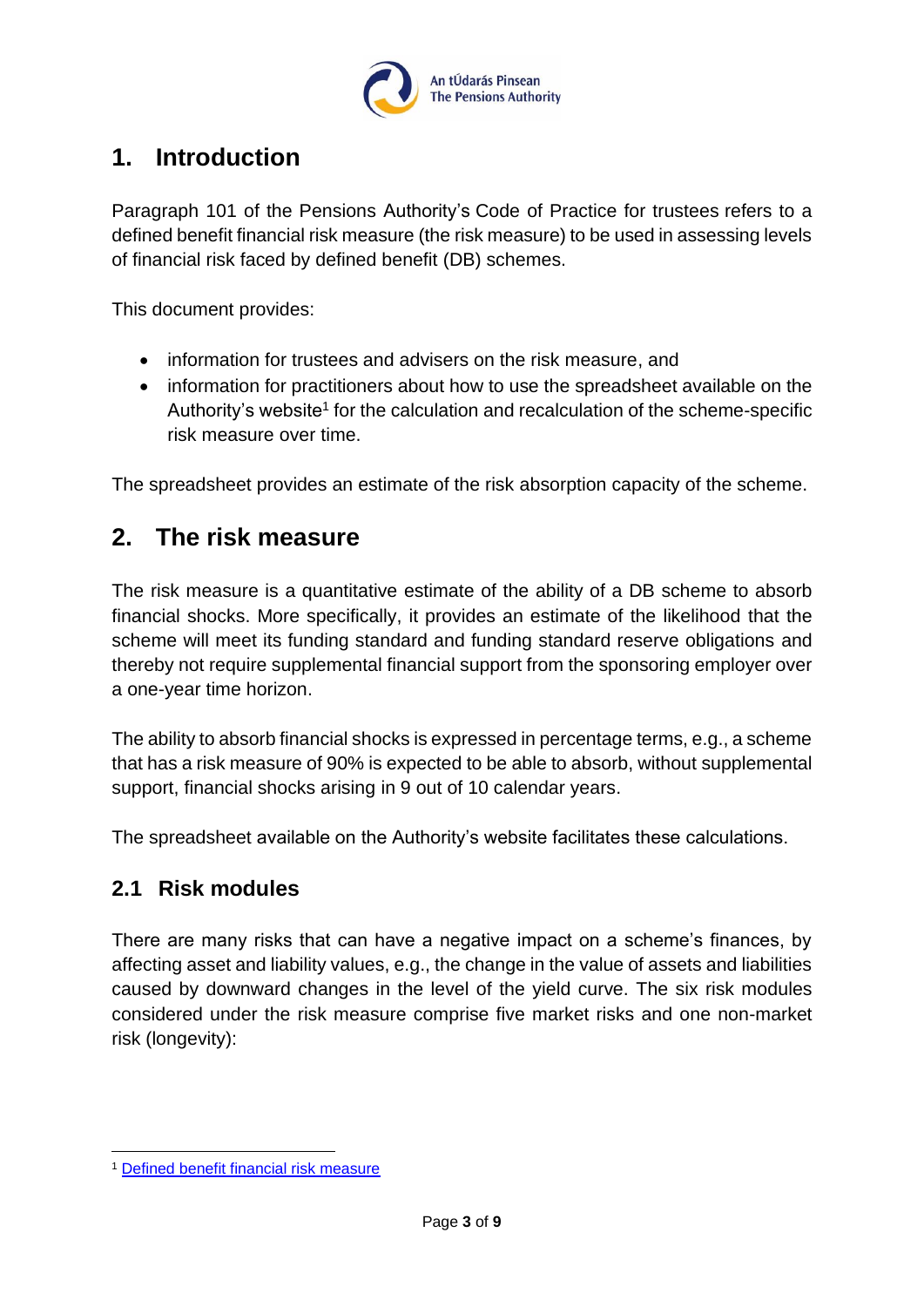

#### **Table 1 Risk modules**

| <b>Risk module</b>                                  | <b>Application</b>                                                                                                                                                                                           |  |  |  |  |
|-----------------------------------------------------|--------------------------------------------------------------------------------------------------------------------------------------------------------------------------------------------------------------|--|--|--|--|
| Equity market risk                                  | Equity portfolios that are broadly invested and globally diversified.                                                                                                                                        |  |  |  |  |
| Interest rate risk                                  | Fixed rate instruments (corporate and government bonds) and<br>interest rate derivatives.                                                                                                                    |  |  |  |  |
| Spread or credit risk                               | Corporate bonds only, and not sovereign bonds. The parameters<br>for this risk module vary depending on the credit ratings of the<br>individual corporate bonds                                              |  |  |  |  |
| Property risk                                       | Property portfolios that are broadly invested and diversified.                                                                                                                                               |  |  |  |  |
| Currency risk                                       | Non-euro denominated holdings.                                                                                                                                                                               |  |  |  |  |
| Longevity risk (also<br>known as mortality<br>risk) | Pensions in payment. Owing to the time it would take for longevity<br>changes to be reflected in the statutory minimum transfer value<br>basis it is assumed to have no impact on non-pensioner liabilities. |  |  |  |  |

## <span id="page-3-0"></span>**2.2 Shock size**

The size of shocks, i.e., the changes in value of scheme assets or liabilities, for each risk module, is available in the risk measure spreadsheet available on the Authority's website. Some examples of percentage change in asset values and interest rate movements are shown in the table below.

#### **Table 2 Sample shocks**

| <b>Shock sizes</b> | Risk measure percentage levels  |     |       |       |        |        |        |        |
|--------------------|---------------------------------|-----|-------|-------|--------|--------|--------|--------|
|                    | 50%                             | 60% | 75%   | 85%   | 90%    | 97.5%  | 99.5%  |        |
|                    | Equity                          | 0%  | 0%    | $-5%$ | $-10%$ | $-15%$ | $-30%$ | $-40%$ |
| <b>Risk</b>        | Interest rate (basis<br>points) | 0   | $-10$ | $-20$ | $-30$  | $-40$  | $-60$  | $-75$  |
| modules            | Property                        | 0%  | 0%    | 0%    | $-4%$  | $-7%$  | $-15%$ | $-25%$ |
|                    | Longevity                       | 0%  | $-2%$ | $-5%$ | $-8%$  | $-10%$ | $-15%$ | $-20%$ |

(1) This table indicates, for example, that calculating the risk measure at the 90% level includes shocks of a 15% decline in equity values, a decline in yield curves of 40 basis points, a decline in property values of 7% and a decline in mortality rate of 10%.

(2) The longevity shock parameters represent the level of immediate once-off permanent reduction to assumed future mortality rates.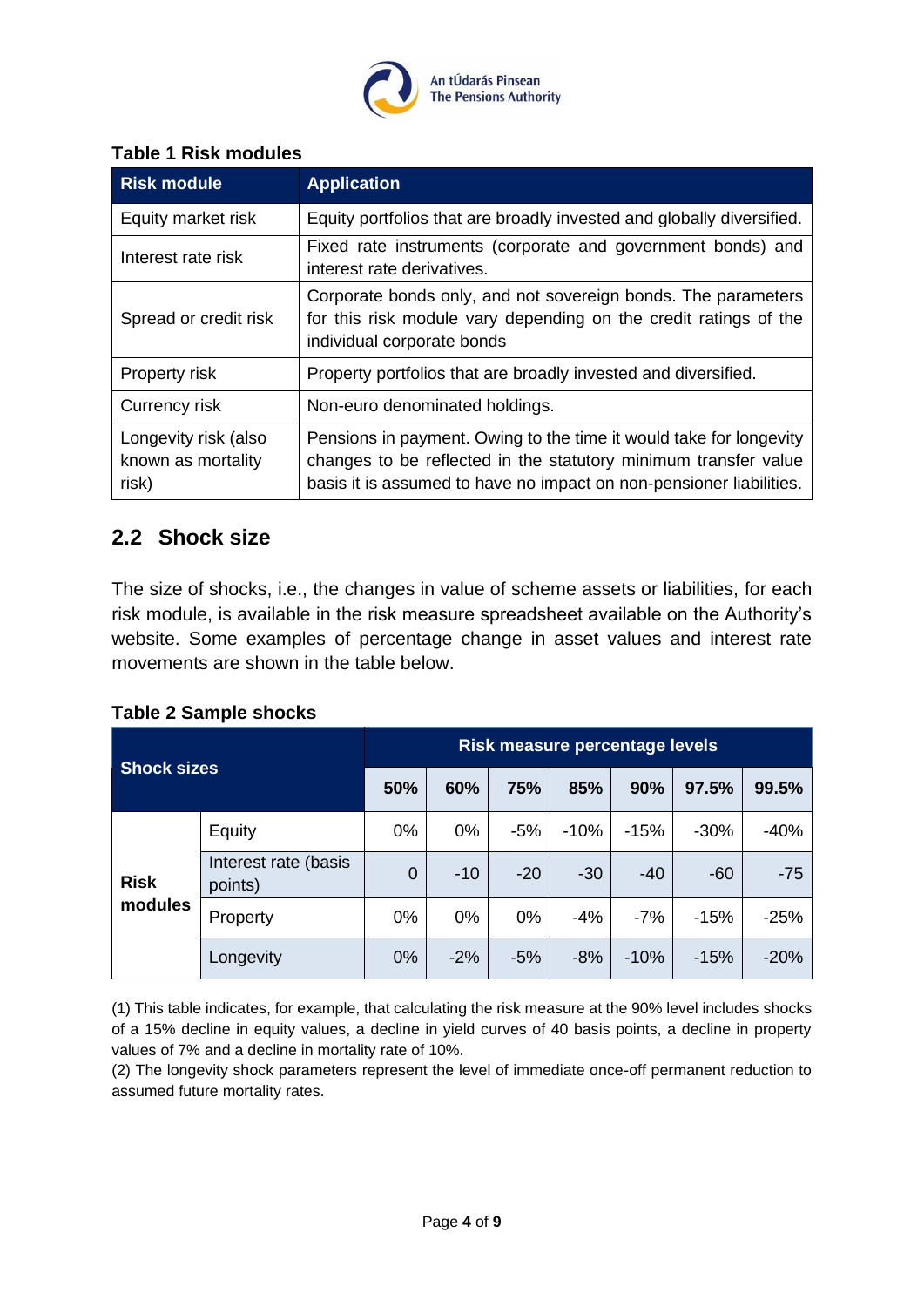

# <span id="page-4-0"></span>**3. Notes for practitioners on the use of the spreadsheet**

The notes below include a step-by-step guide on the results that can be derived from the spreadsheet. There is also a simple worked example.

## <span id="page-4-1"></span>**3.1 Calculation of the risk measure**

The risk measure is calculated by a sequence of steps:

**Step 1:** Establish the baseline financial position of the scheme at the effective date. For this purpose, the scheme's funding standard liabilities, including the funding standard reserve, are compared with the scheme's resources. For schemes that are on a funding proposal, see the note below in section 3.5.

**Step 2:** Identify the relevant risk modules. Financial risks will arise from both the scheme's assets and the scheme's liabilities.

**Step 3:** Calculate the shocks under each risk module at the 99.5% risk measure percentage level.

**Step 4:** Calculate the diversification benefits arising from the correlation of risks using the formula documented in the spreadsheet.

**Step 5:** Compare the total shocks less diversification benefits with the excess of scheme assets over liabilities.

**Step 6:** If necessary, recalculate the shocks and the diversification benefits at successively lower risk measure percentage levels, until the highest percentage level that the scheme can absorb is found.

This level is taken as the DB financial risk measure for the scheme.

## <span id="page-4-2"></span>**3.2 Identifying the relevant risk modules**

The table below illustrates how a typical DB scheme might appear under step 2 of the above, i.e., mapping of the application of the risk modules onto the scheme.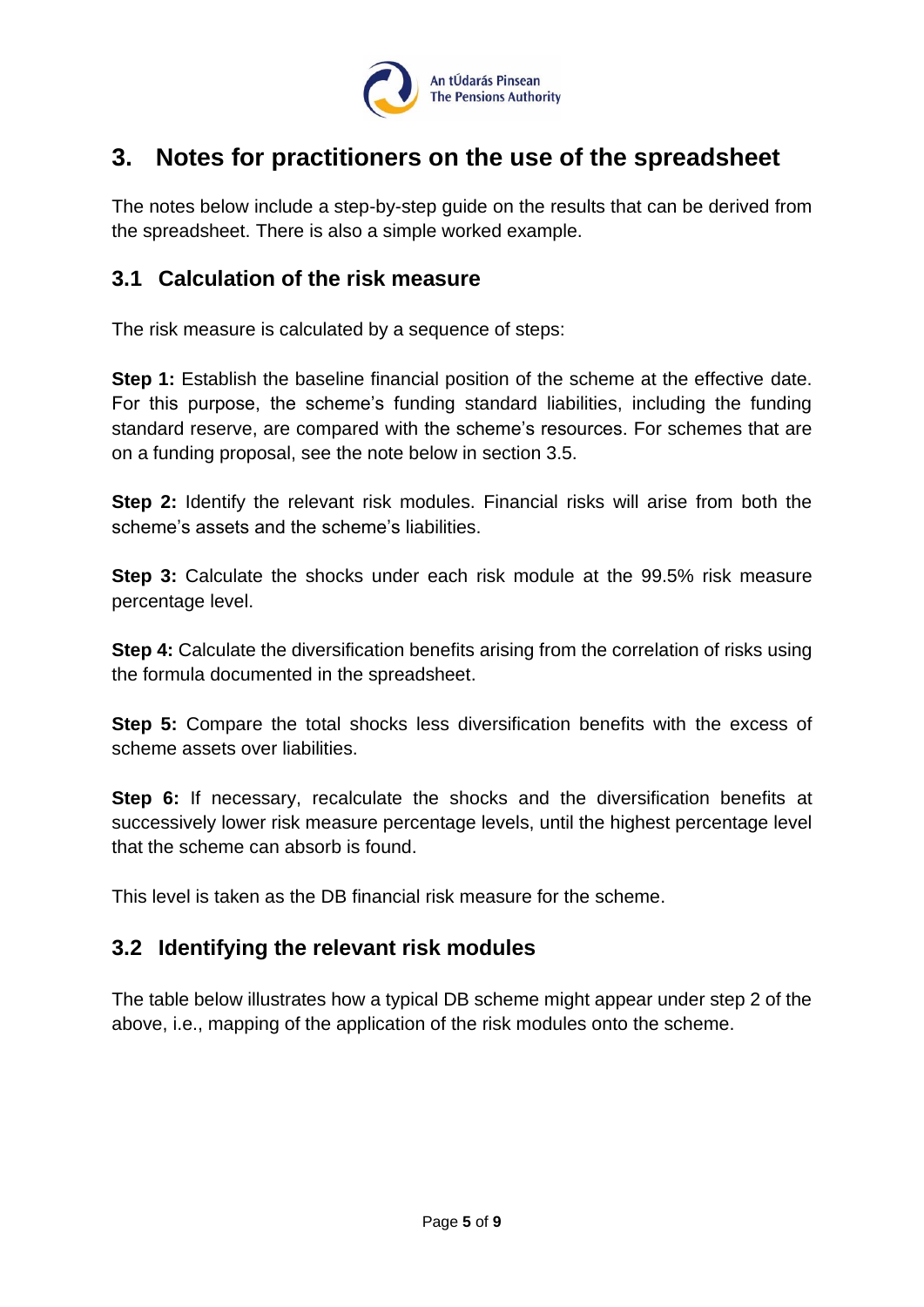

| <b>Risk sources</b>                      | <b>Equity</b> | <b>Interest</b><br>rate | <b>Credit</b><br><b>Stress</b> | <b>Property</b> | <b>Currency</b> | <b>Longevity</b> |
|------------------------------------------|---------------|-------------------------|--------------------------------|-----------------|-----------------|------------------|
| <b>Pensioner</b><br>liability            |               |                         |                                |                 |                 |                  |
| Non-<br>pensioner<br>liability           |               |                         |                                |                 |                 |                  |
| <b>Equity</b><br>holdings                |               |                         |                                |                 |                 |                  |
| <b>Property</b><br>holdings              |               |                         |                                |                 |                 |                  |
| Non-<br><b>Eurozone</b><br>property      |               |                         |                                |                 |                 |                  |
| <b>Euro</b><br>sovereign<br>bond holding |               |                         |                                |                 |                 |                  |
| Non-euro<br>sovereign<br>bond holding    |               |                         |                                |                 |                 |                  |

## **Table 3 Identification of risk occurrences in a typical DB scheme**

(1) In calculating Pensions Authority risk measures, holdings of cash on deposit with credit institutions are assumed to be risk free.

(2) The funding standard reserve and windup expenses are taken as not being sources of risk and do not need to be recalculated in calculating the risk measure.

(3) Non-pensioner liabilities are assumed to carry no longevity stress.

(4) Government bonds are assumed to carry no spread/credit risk.

(5) Shocks can be negative due to risk mitigation or hedging positions held by the scheme.

(6) A variation on the interest rate module is included in the spreadsheet to account for the effect of changes in market value adjustments (MVAs) and the impact on non-pensioner liabilities.

### <span id="page-5-0"></span>**3.3 Risk module calculation example**

An example of how to apply the six-step calculation process for a simplified DB scheme is given below:

**Step 1:** Establish the scheme liabilities and assets under the funding standard.

*Example: The liabilities and assets are established as €100m and €105m respectively.*

**Step 2:** Identify the relevant risk modules.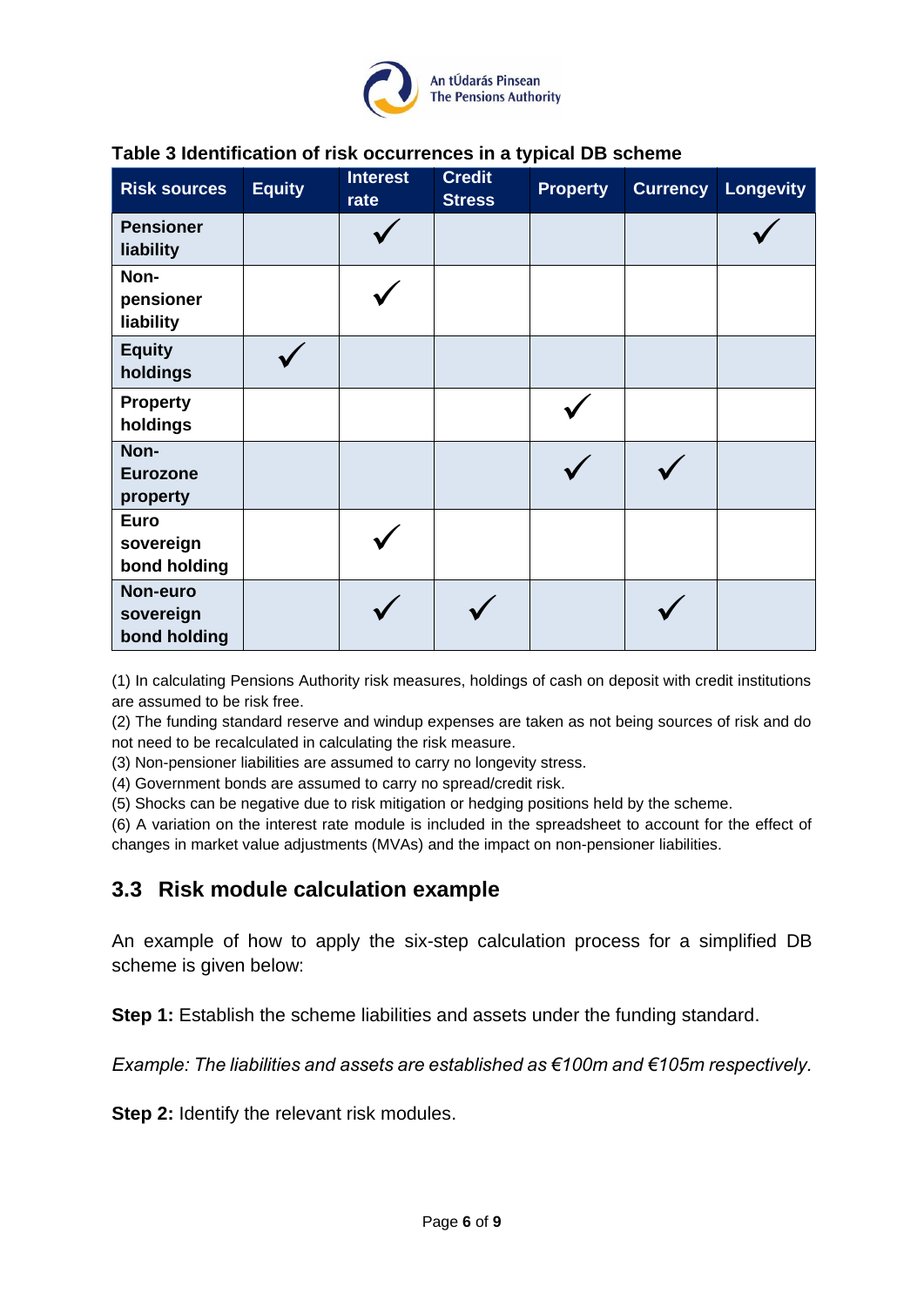

*Example: It is determined that the material risks arise from the liabilities (mortality and interest risks) and, on the asset side, from the equity, bond and property holdings.* 

**Step 3:** Calculate the shocks under each risk module at the 99.5% risk measure percentage level.

*Example: The market-related (non-mortality) shocks are calculated at €17m. The most significant component of this is a shock of €12m arising from a €30m equity holding (40%, from Table 2, of €30m). The mortality related shock arising from pensioners is calculated in the spreadsheet at €5m.*

**Step 4:** Calculate the diversification benefits.

*Example: The diversification benefit is calculated using the formula in the spreadsheet as €2m, leaving a net shock of €15m.* 

**Step 5:** Assess the shock absorption ability.

*Example: The excess of assets over liabilities is €5m, which is less than the net shock of €15m, so the scheme is not funded to the 99.5% level.*

**Step 6:** The calculation is repeated as may be necessary at the lower risk levels.

*Example: The scheme was found to be not funded to the 99.5% level, so the calculations are repeated at the 97.5% level, and at lower levels as necessary, until a level is found where the excess of assets is greater than the shock total.*

### <span id="page-6-0"></span>**3.4 Risk measure spreadsheet**

The spreadsheet has several tabs. Below are notes on the tabs related to the calculation steps listed above.

#### **Balance sheet tab**

The completion of this sheet achieves Step 1 above, i.e., establishing the funding standard assets and liabilities. The critical information derived from this sheet is the difference between the total assets and liabilities. Further on in the process, this amount is compared with the calculated shock amount to see if the scheme can absorb the shock without further assistance.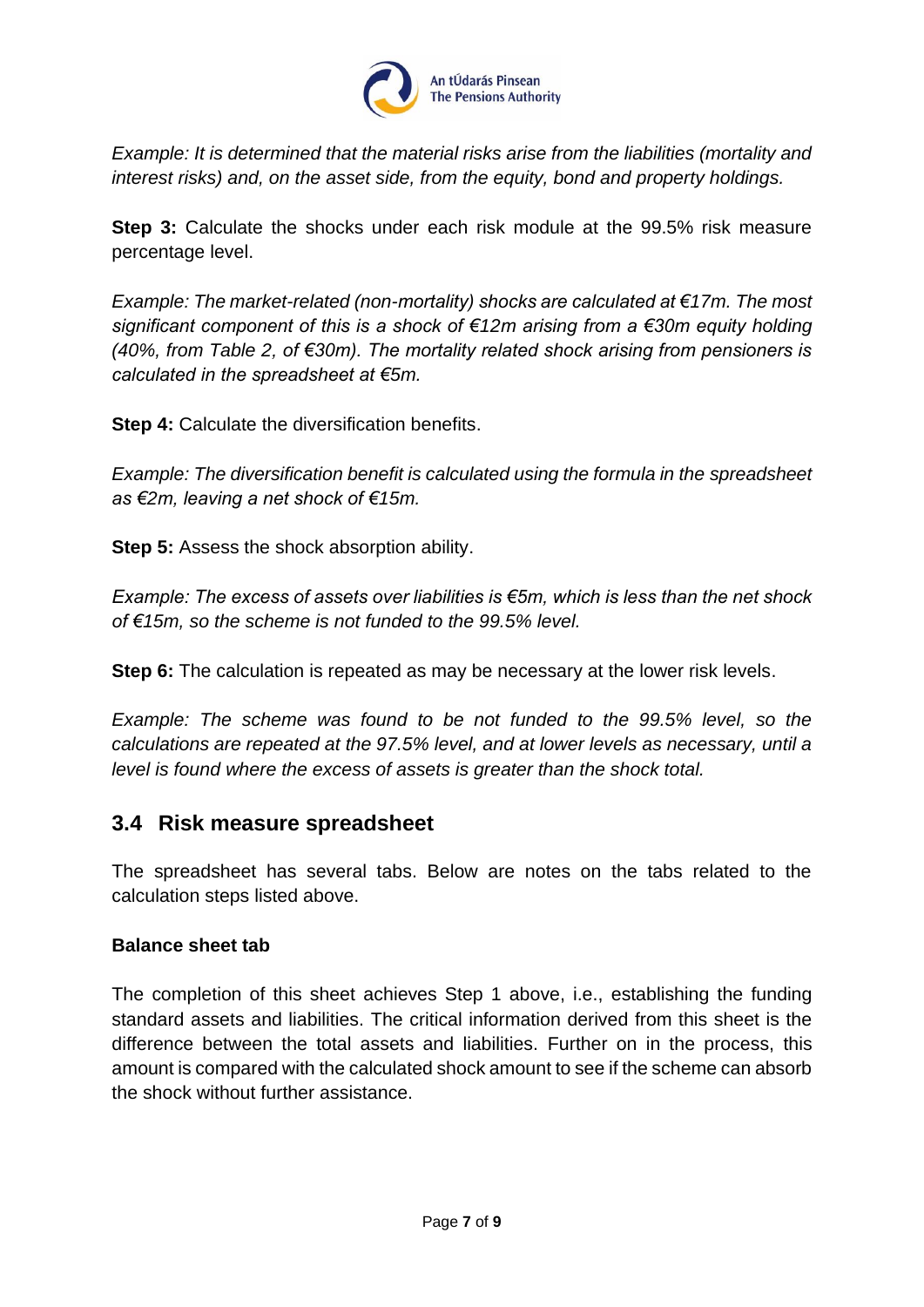

#### **Shocks tab**

Completion of this sheet achieves Steps 2 and 3 above. In general, the practitioner needs to create at least one 'shock row' on the Shocks tab to correspond with each material risk identified (see Table 3 above).

It will frequently be the case that there is more than one row on the shocks tab for each material risk identified. For example, in the case of longevity risk, there could be four rows for pensioners, covering two genders and two escalations, or separate rows for different age bands. As another example, for a scheme that had bond holdings with significant amounts classified under different credit quality steps, there would need to be a separate row for each credit quality step where there is a material holding. The practitioner needs to input the following information into at least four columns for each row to enable the spreadsheet carry out the shock calculation. These columns are:

- Description.
- Euro risk amount (nominal). This is the base amount that the spreadsheet will use to apply the stress parameter to generate the shock value. For assets other than derivatives, this will be the open market value of the assets. For derivatives, the amount entered should reflect the nominal risk exposure.
- Risk-type. This is a drop-down menu of the available risk types.
- Shock calculation method. This is a drop-down menu of the available calculation methods for the different risk modules. For some risk modules, there may not be a choice. For example, the equity risk module is always calculated on a percentage basis. However, when using the interest rate risk module, two choices are available: basis point movements (bps) and MVA changes.
- Parameter values. For each calculation type, there may be further values to input (such as weighted average terms). When input of a parameter is required, information is displayed beside the input cell indicating the data expected.

#### **Results tab**

There is only one field where input is required on this tab, the risk percentage level.

### <span id="page-7-0"></span>**3.5 Notes on specific issues**

• Schemes on a funding proposal: in the 'Balance sheet' tab, the practitioner will note just one item, an amount equal to the excess of assets over the minimum